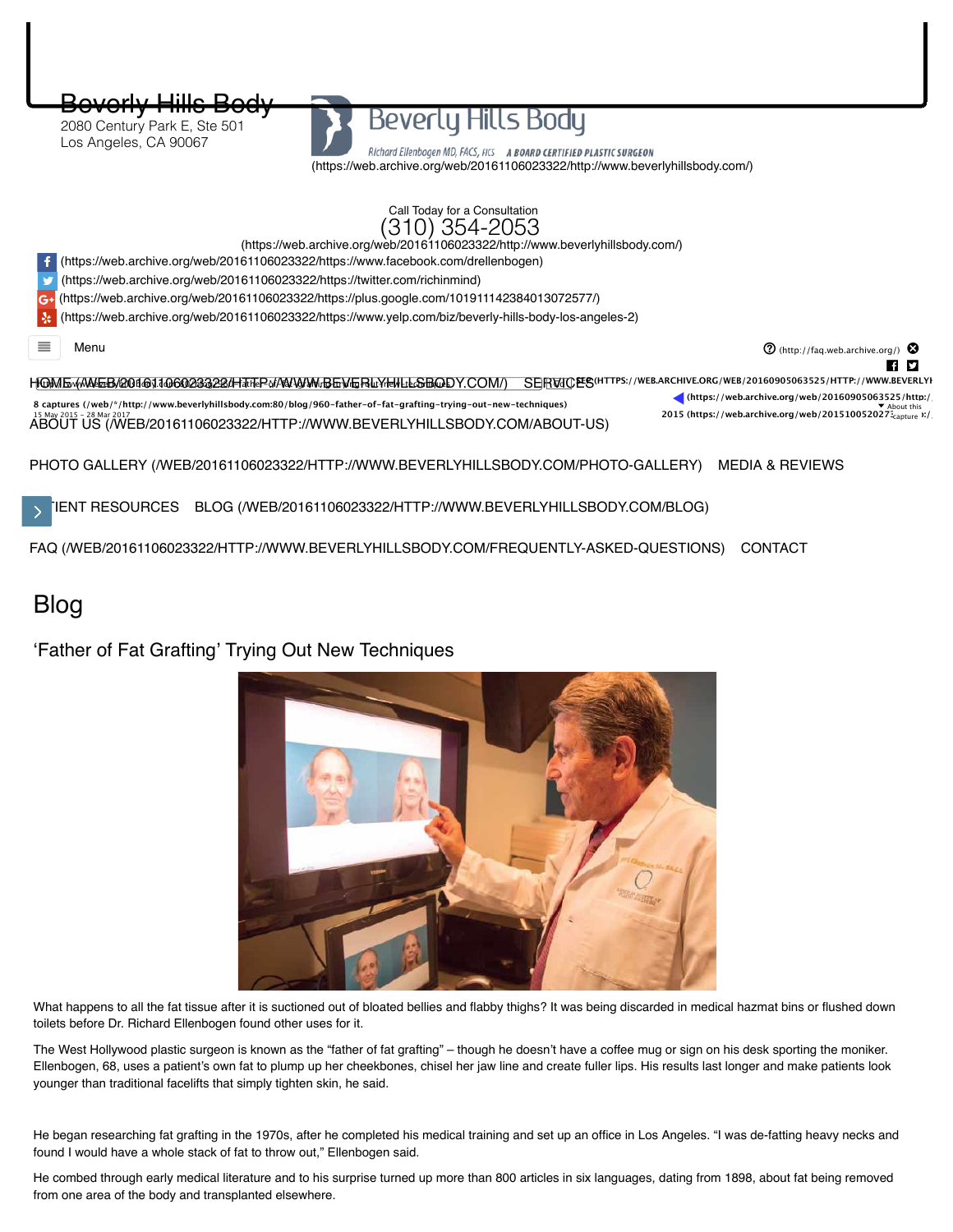"I was completely surprised. It seems this procedure was used even before World War I but it was forgotten about when we got silicone in the 1950s," Ellenbogen said.

One medical article, published in 1914, had a particular impact on him: A doctor described how he had taken what he called "pearls of fat" and placed them into implants and to correct deep-set eyes. Ellenbogen began experimenting with similar techniques and found they were long-lasting.

"There are two things that happen when people age: Their skin sags and the facial volume of fat decreases and shifts. We had a facelift operation where we tightened the skin but we had no way to replace that loss of volume," he said. The results often left patients looking "weird, strange or gaunt." Then Ellenbogen began replacing the lost fat while doing facelifts, so he was tightening the skin externally and internally replacing fat to fill in the hollows.

The technique he developed is called a "volumetric facelift." He began lecturing on it in 1979, but it took three tries and a series of biopsy results showing the fat persisted over three years before he could get his findings published in a medical journal in 1982. Since that time, Ellenbogen has traveled around the world teaching his technique to other plastic surgeons. One of his students invented a line of surgical instruments now used widely for fat-grafting.

"We know how to treat the fat so that it lasts longer and we combine that with neck surgery or a facelift," he said. Brown fat removed from the waist lasts the longest: "This is the kind of fat that bears use to hibernate. It has tremendous energy and does not break down so easily."

#### Stem cells

Fat grafting isn't the only thing he's been innovating. In recent years, Ellenbogen worked with Korean researchers to test whether activating adipose-derived stem cells with lasers would help it persist longer in the body. There are approximately 1 million stem cells in two teaspoons of fat.

"We figured that since stem cells can become any cell, if they were injected into the face, the skin there would repair itself and people wouldn't age," he said.

But the results have been disappointing and his research "didn't pan out," Ellenbogen said. "The procedure is tremendously tedious and we did extraordinary follow up, but we could not prove any improvement over standard fat grafting. Stem cells are the wrong tree to bark up."

He is currently evaluating Cellulaze, a treatment that targets cellulite, which forms dimply skin. The procedure is performed in a doctor's office under local anesthesia with a special type of laser. Cleared by the Food and Drug Administration in January, Cellulaze was developed by medical device manufacturer Cynosure, headquartered in Westford, Mass., to target bulging fat covered by thin skin. It is designed to break up the connective tissue that creates dimples, typically in the thighs, buttocks and abdomen.

Unlike traditional liposuction, which works on deep layers of fat, Cellulaze breaks up the fat just under the skin using a laser that creates heat and tightens skin as well as melting fat, Ellenbogen said. The manufacturer calls the one-time treatment a permanent solution to cellulite, but Ellenbogen said he's reserving judgment for now.

"It's not the result you get in six days but more like what happens in six months and later that matters," Ellenbogen said.

### Meet Dr. Ellenbogen



Dr. Richard Ellenbogen began his medical career at the University of Florida, where he showed advanced skills in both pre-medicine and art courses...

**[\[READ MORE\] \(/web/20161106023322/http://www.beverlyhillsbody.com/about-us/about-dr-richard-ellenbogen\)](https://web.archive.org/web/20161106023322/http://www.beverlyhillsbody.com/about-us/about-dr-richard-ellenbogen)**

Real Ratings